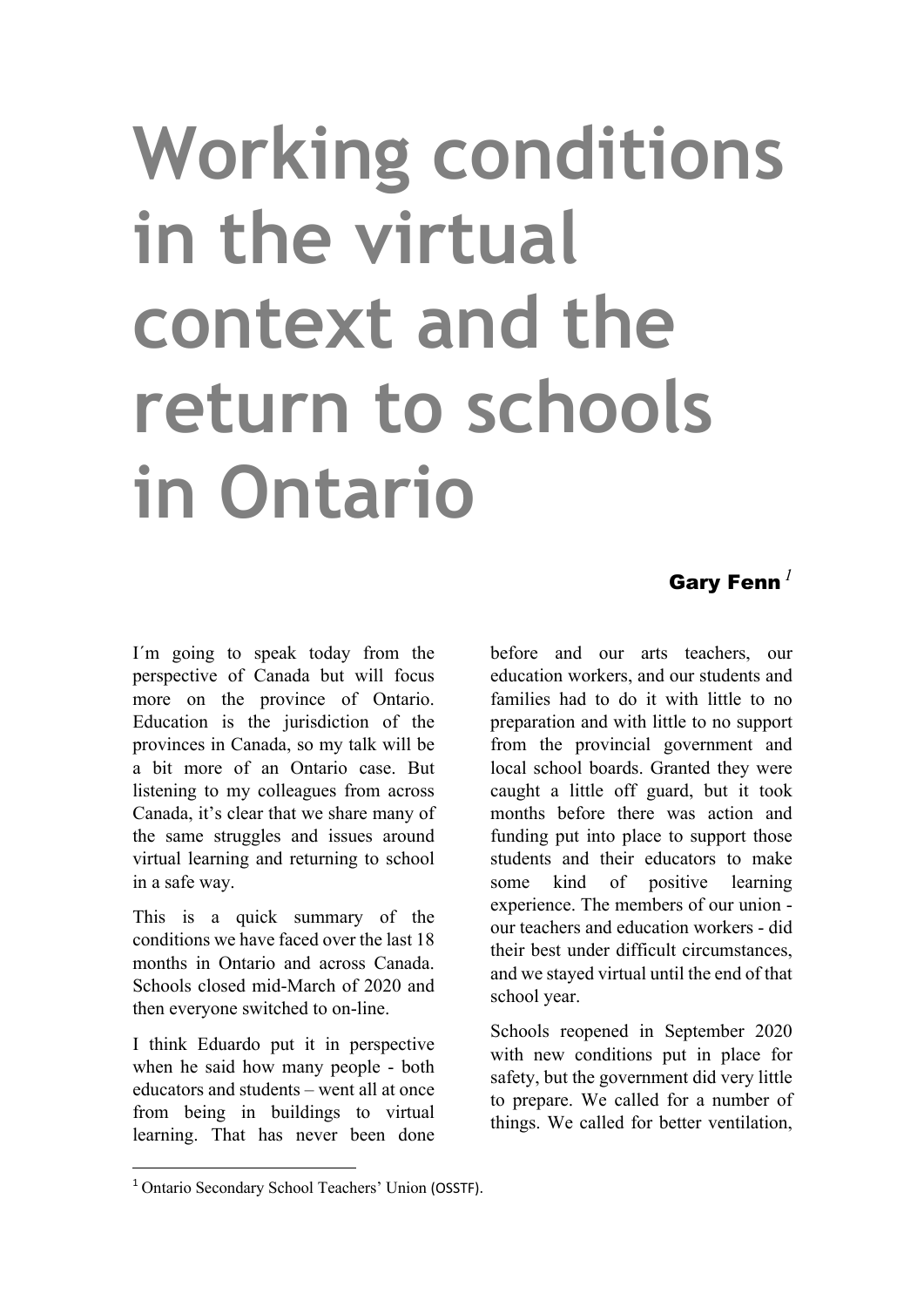nothing happened. The government said that they would bring in filters for all the classrooms. That never happened. They did require masking for all students and for staff. But they also said we´d do rapid testing of students and staff, and that didn´t happen. So, due to the lack of adequate Covid safety precautions in Ontario, many school closed again right after the Christmas holidays. Some started to reopen, depending on what region of the province they were in, in February 2021. Then the infection numbers spiked again with the third Covid wave and all schools in Ontario closed in April 2021 and stayed closed until June. We all switched to virtual again, many of us for the third time in a year and a half.

Across Canada, other provinces kept their schools open with some small exceptions. I know that in British Columbia, one school district outside of Vancouver did close for a little while and go fully virtual, but Ontario the main difference in the country. Ontario had the most schools closed and students in virtual learning across the province because our Covid cases were the worst. And that´s because of poor government action and poor government funding to try stem the growth of the virus across the province.

Schools are open again now and we´re staying open. We´ve had the challenge of keeping the conditions safe. In Ontario there is a law where you can refuse to work under unsafe conditions. If an employee files a Work Refusal, that requires a Labour Ministry inspector to come and check things out. However, we have had very few Ministry of Labour orders written. Very few violations cited. We (the OSSTF) have launched some grievances, but very few have been successful, and a bunch of those grievances are still in process. It takes a long time to get a grievance through the system.

At the start of the 2021-22 school year we had five very simple demands: Vaccinations was the first. We support mandatory vaccinations of staff and subsequently of students. Right now, in Ontario children between the age of 12 and 17 can be vaccinated, and we have just heard that a vaccine from Pfizer is about to be improved for 5- to 11-yearolds. We support that, as do all the education unions in Ontario. Most of our members are vaccinated although much like the rest of society, there´s a few who are not. Teachers were supposed to be a priority, and we´ve heard in some countries that teachers were a priority and government announced that teachers would be a higher priority than other groups, but when it was announced here that teachers could go get vaccinated, there were none available. It took about five-six more months before the first teachers would have access to vaccinations. It really ended up being the beginning of the current school year before we could see more saturation of teachers fully vaccinated.

I mentioned earlier that most schools do have high-quality ventilation units in classrooms, but not all. The government promised this a full year ago and said they were coming. It took them over a year to get them and they're still not completely deployed. We called for mandatory masking. That has happened. Students are required to be wear masks in school, as are educators.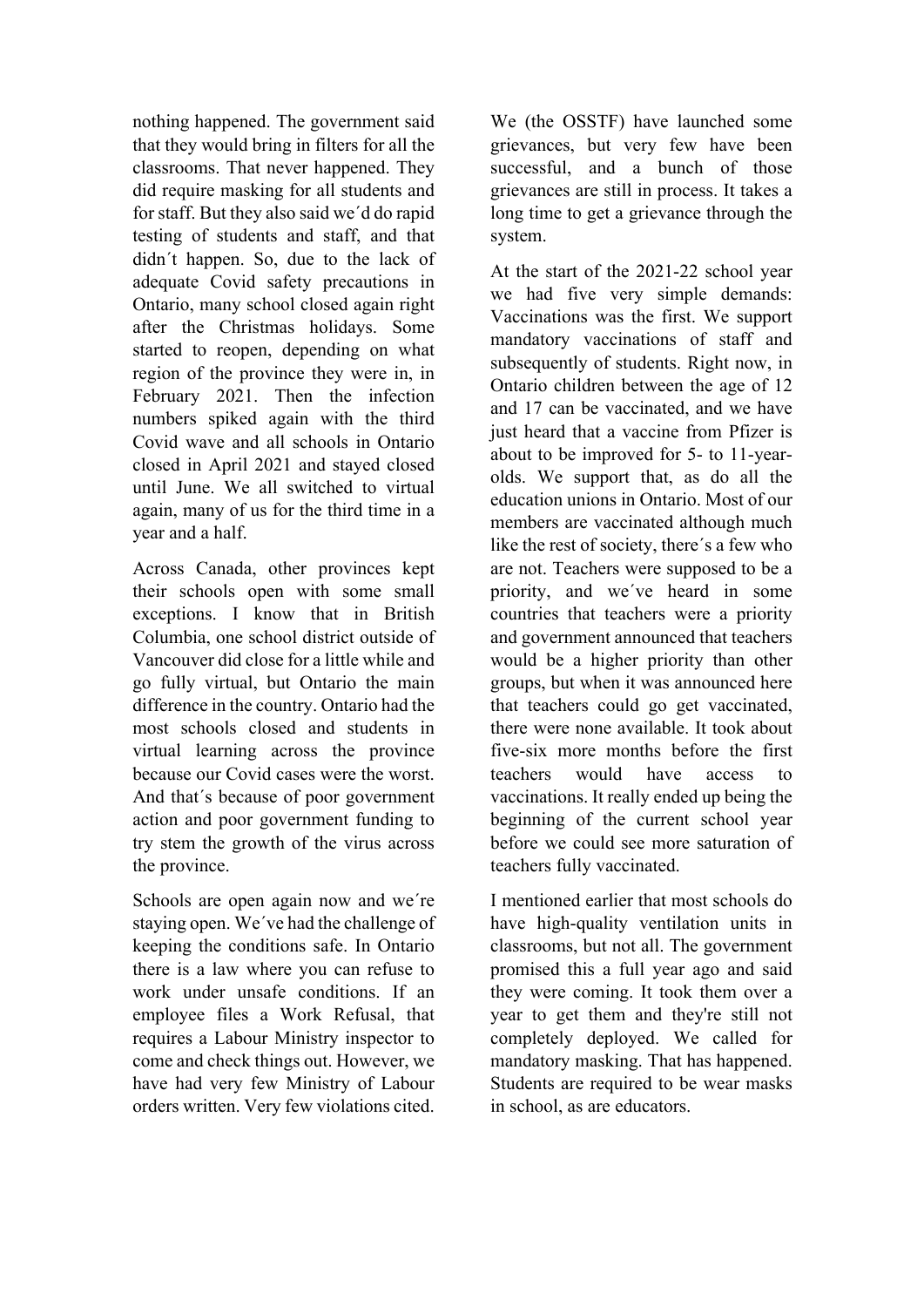

OSSTF/FEESO POSTER

Testing: A lot of talk, but no action. The government announced a few pilot programs for rapid testing in schools, which many experts say is a good way to stop the spread of covid. But very few random tests are available in our schools. They only seem to show up where we see outbreaks. The last thing we´ve called for is distancing. For students to be able to physically distance from each other requires smaller class sizes. But in no way are the class sizes smaller. In fact, we´ve seen some bigger class sizes. We see 30-35 students crammed together in small spaces in elementary and high schools. The government and local health units have called for what we call "*cohorting*," which means you keep students in groups together, so they don´t mix with other groups of students. Well, that doesn´t really exist because students are allowed to interact with anyone before school, on their buses, at lunch and after school. So, there is no *cohorting* even though they say there is. So, we got all these things, well as you as heard, no not really. But we also have seen solidarity and trust. Teachers and education workers have become more popular and more trusted than they were before and, strangely enough, teachers' unions have garnered a higher level of trust due to the campaigning we've done calling for these greater safety measures. In fact, the trust levels are far higher than they are of the government. This is interesting because we had just completed a very difficult round of bargaining that involves rotating strengths and we settled just as the pandemic started up. We were able to get public support when the government was trying to negotiate significant cuts to education, and sharp increases to class sizes.

Now seeing my time is nearly done, I'm going to mention one thing about virtual learning that´s been a problem in some or our school boards. The Ontario government has left it completely up to local school boards - there are over 70 local school boards in the province of Ontario - to decide how they´ll deal with remote learning. The government said the school boards must offer a remote learning choice for students this school year. Some have set up virtual schools. They´re saying the virtual schools are